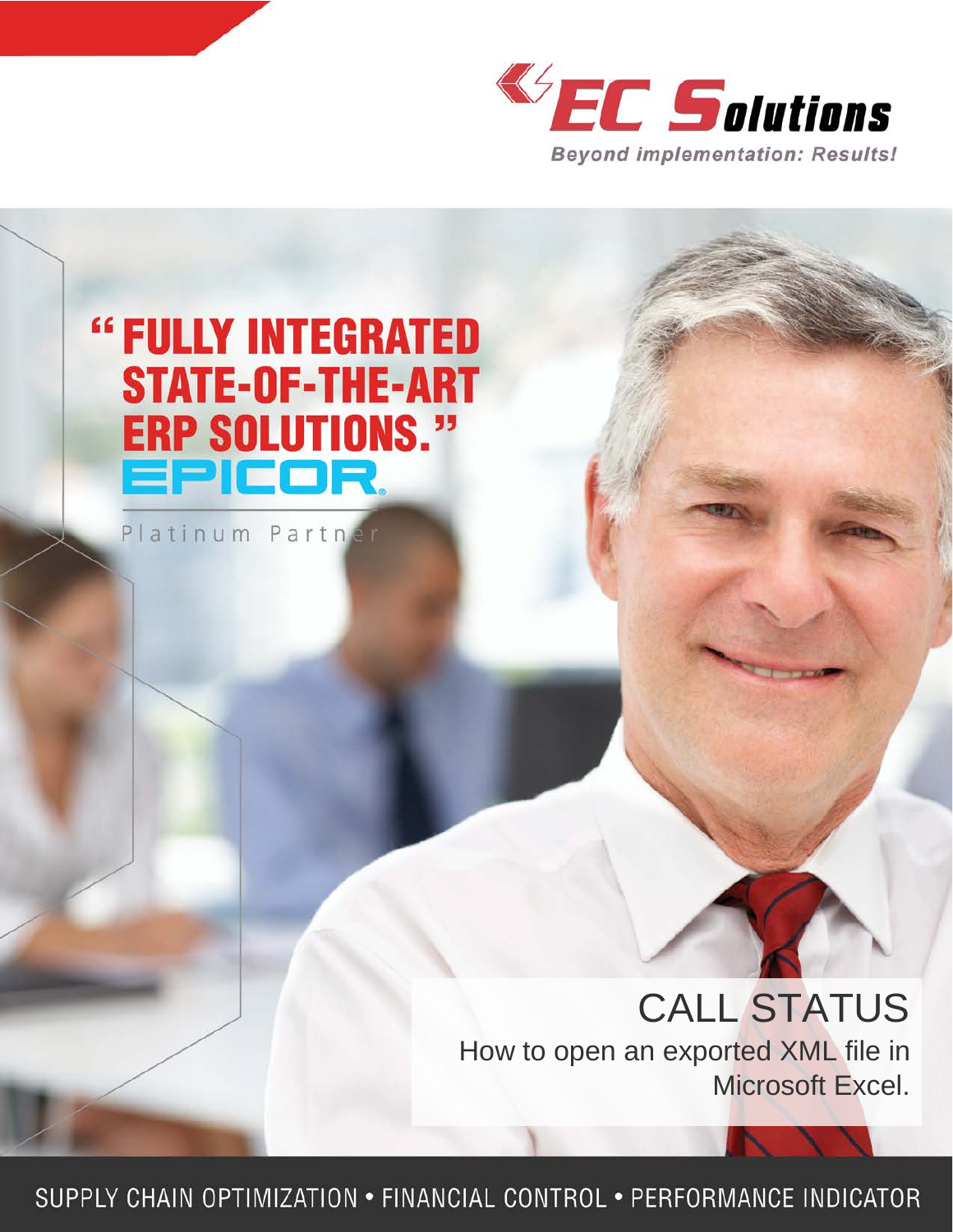

## STEP 1

Click on the Export to XML button. This step will generate the XML file containing all of your call status data. You only need to export once, the generated file will contain both open and closed calls.

| EC Statut des appels - EC Soluti X +                                                                                                                                                                                                              | $\alpha$                                               |
|---------------------------------------------------------------------------------------------------------------------------------------------------------------------------------------------------------------------------------------------------|--------------------------------------------------------|
| <sup>●</sup> → ① <i>P</i> ● https://www.e-c-solutions.com/statut-des-appels/                                                                                                                                                                      | 4 0 0 0 0<br>65<br>$\equiv$<br>凹 120% C 台 自 ① Q Search |
| BLOGUE<br>ACCUEIL<br><b>ENTREPRISE</b><br><b>SOLUTIONS</b><br><b>SERVICES</b><br><b>CONTACT</b>                                                                                                                                                   | C SUPPORT   L 450 914 3860   FR   EN                   |
| <b>EC Solutions</b><br>EPICOR.<br>Au-delà de l'implantation : des résultats!<br>Platinum Partner                                                                                                                                                  | Q<br>$G^+$ in $Q$<br>recherche                         |
| <b>STATUT DES APPELS</b>                                                                                                                                                                                                                          |                                                        |
| Par souci d'offir le meilleur service à nos clients, nous avons créé un accès dynamique avec vos demandes de support. Ici, vous<br>pouvez consulter les demandes que vous et votre équipe avez soumises au département de service à la clientèle. | <b>CRÉER UN NOUVEL APPEL</b>                           |
| Si vous désirez soumettre une nouvelle demande ou ré-ouvrir une demande, cliquer ici.                                                                                                                                                             | Cliquez icil                                           |
| ×<br>Recherche                                                                                                                                                                                                                                    |                                                        |
| Appels fermés depuis le 2016-09-27<br><b>Appels ouverts</b>                                                                                                                                                                                       |                                                        |
| 2018 - Nach Auf - Craig la: 2019; 11-28 - Natisf Str Hallaman                                                                                                                                                                                     | ◎<br><b>INSCRIVEZ-VOUS À NOS</b>                       |
| NEW - Propert entry - PE-release already _ TTT - Coat-ty 2017-01-27 - Statut, Six allerity (Figs)                                                                                                                                                 | ø<br><b>WEBINAIRES GRATUITS!</b>                       |
| 2011 - 2 Nuomberto classificante . Lotas differentian - Cotar la 1917 400 15 - Statust - Transferê au di                                                                                                                                          | $\bullet$                                              |
| 4536 MES - start activity - Crea to 1917 65-10 - Bakut Transitivit as direct                                                                                                                                                                      | Cliquez ici pour vous inscrire<br>$\ddot{\circ}$       |
| WHE CUSTOMER Changement Rook at contact left - Only to 1917 US 17 - Noted for allering de-<br>effettation du clari                                                                                                                                | $\bullet$                                              |
| 1933 - Mellerhal Unifi Lusar, Colea la . 3917-28-12 - Nadudi, Six alifanisa al'Egitora                                                                                                                                                            | $\bullet$                                              |
| <b>Exporter on XML</b>                                                                                                                                                                                                                            | RECEVEZ NOS ARTICLES PAR<br>COURRIEL<br>Courriel *     |

### STEP 2

Save the file. This step may be slightly different depending on the web browser you use, but in every case you should have the option to save the file you your hard disk. By default the file should end up in your Downloads folder.



 $\mathbf{\text{ }450.681.0123}$   $\blacksquare$  450.681.6055  $\boxtimes$  3200 Hwy 440 West, Laval, Quebec, H7T 2H6

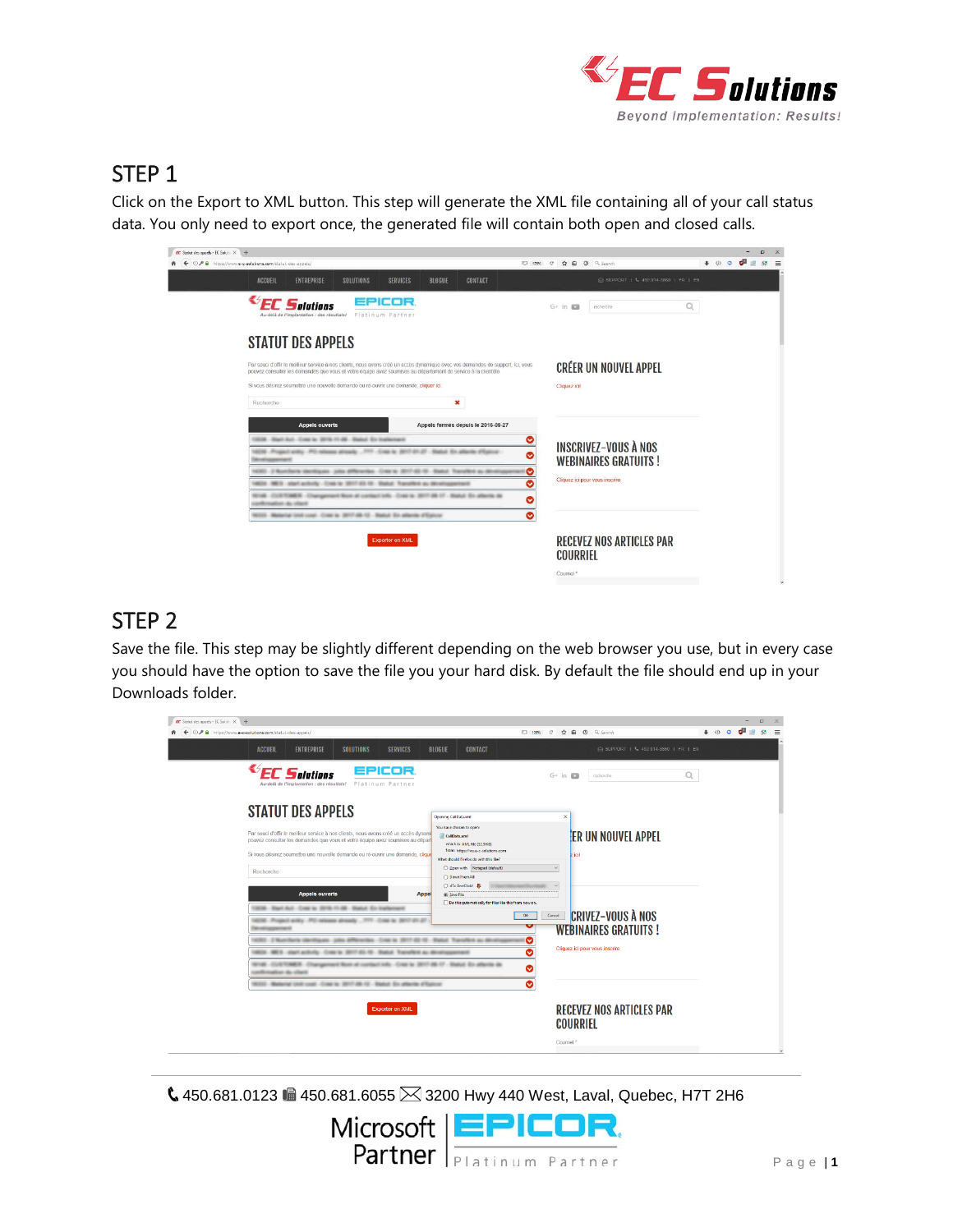

# STEP 3

Locate the downloaded file in your Downloads folder.

| FC Statut des appels - EC Salut: X +                                       |                                      |                                    |                                                         |                                 |          |                 |                                                 |                           | $\sigma$<br>$\sim$ | $\propto$  |
|----------------------------------------------------------------------------|--------------------------------------|------------------------------------|---------------------------------------------------------|---------------------------------|----------|-----------------|-------------------------------------------------|---------------------------|--------------------|------------|
| <del></del> ← OP a https://www.e-c-solutions.com/statut-des-appals/        |                                      |                                    |                                                         |                                 |          |                 | □ 120% C ☆ 自 ⊙ Q Search                         | $\bullet$ $\circ$ $\circ$ | $d^2 =$            | $\omega =$ |
| ACCUEIL<br><b>ENTREPRISE</b>                                               | <b>SOLUTIONS</b>                     | <b>SERVICES</b><br>BLOGUE          | CONTACT                                                 |                                 |          |                 | ○ SUPPORT   ↓ 450 914-3860   FR   EN            |                           |                    |            |
| <b>EC Solutions</b><br>Au-delà de l'implantation : des résultats!          | Platinum Partner                     | EPICOR.                            |                                                         |                                 |          | $G+$ in $E2$    | Q<br>recherche                                  |                           |                    |            |
|                                                                            | Downloads<br>Share<br>File<br>Home   | View                               |                                                         |                                 | -        | o<br>$\times$   |                                                 |                           |                    |            |
| <b>STATUT DES A</b>                                                        |                                      | $>$ This PC $>$                    | > Downloads<br>$\vee$ 0                                 | Search Downloads                |          | $\mathcal{P}$   |                                                 |                           |                    |            |
| Par souci d'offir le meilleur service<br>pouvez consulter les demandes qu  | * Quick access<br><b>CA</b> OneDrive | Name<br>New folder<br>CallData.cml | Date modified<br>9/27/2017 2:11 PM<br>9/27/2017 2:10 PM | Type<br>File folder<br>XML File | Size     | 169 KB          | UN NOUVEL APPEL                                 |                           |                    |            |
| Si vous désirez soumettre une nou                                          | This PC                              |                                    |                                                         |                                 |          |                 |                                                 |                           |                    |            |
| Recherche                                                                  | Network                              |                                    |                                                         |                                 |          |                 |                                                 |                           |                    |            |
| <b>Appels ou</b>                                                           |                                      |                                    |                                                         |                                 |          |                 |                                                 |                           |                    |            |
| <b>March Audi - Create lay</b><br>-                                        |                                      |                                    |                                                         |                                 |          |                 |                                                 |                           |                    |            |
| Property and Call                                                          |                                      |                                    |                                                         |                                 |          |                 | <b>VEZ-VOUS À NOS</b><br><b>NIRES GRATUITS!</b> |                           |                    |            |
|                                                                            | 2 items                              |                                    |                                                         |                                 |          | 田戸              |                                                 |                           |                    |            |
|                                                                            | 2 items (Disk free space: 370 GB)    |                                    |                                                         | 168 KB<br>$\tilde{\phantom{a}}$ | Computer |                 | <b>Ir vous inscrire</b>                         |                           |                    |            |
| SEVAN - CUNTUMER - Chargement Note at contact tole.<br>andersation du chan |                                      | CORN NO. 2017-00-                  | Statut Straterie de                                     | c                               |          |                 |                                                 |                           |                    |            |
| 113 Moterial crist coat - Crea la 2017-28-12 - Statut En allanta d'Euron   |                                      |                                    |                                                         | O                               |          |                 |                                                 |                           |                    |            |
|                                                                            |                                      | Exporter en XML                    |                                                         |                                 |          | <b>COURRIEL</b> | RECEVEZ NOS ARTICLES PAR                        |                           |                    |            |
|                                                                            |                                      |                                    |                                                         |                                 |          | Courriel *      |                                                 |                           |                    |            |

# STEP 4

Open Microsoft Excel. From there you can either drag and drop the downloaded file directly into Excel, or open the file through Excel's File, Open menu.

| Home Share View<br>- Fox           |                                                                                                                                            |                                                                              |                      | $  \times$ HI<br>$\vee$ 0 |                                                                              |                                                                                                                                                                                                                                                                                                                                                                               |                     |  |                             |               |                         |        |                                                                                                                                                                                                                                                                                                                                                                  |               |                    |
|------------------------------------|--------------------------------------------------------------------------------------------------------------------------------------------|------------------------------------------------------------------------------|----------------------|---------------------------|------------------------------------------------------------------------------|-------------------------------------------------------------------------------------------------------------------------------------------------------------------------------------------------------------------------------------------------------------------------------------------------------------------------------------------------------------------------------|---------------------|--|-----------------------------|---------------|-------------------------|--------|------------------------------------------------------------------------------------------------------------------------------------------------------------------------------------------------------------------------------------------------------------------------------------------------------------------------------------------------------------------|---------------|--------------------|
|                                    | $\cdots \rightarrow \cdots \leftarrow \clubsuit$ > This PC >                                                                               |                                                                              | v & Search Downloads | $\mathfrak{a}$            | 日 ちゃさん                                                                       |                                                                                                                                                                                                                                                                                                                                                                               |                     |  |                             | Book1 - Eacel |                         |        |                                                                                                                                                                                                                                                                                                                                                                  |               |                    |
| <b>dr</b> Quick access<br>CheDrive | Name<br>New folder<br>CaliData.xml                                                                                                         | Date modified<br>9/27/2017 2:11 PM File folder<br>9/27/2017 2:10 PM XML File | Size:<br>Type        | 169 KB                    | -File<br>高.<br>Paste                                                         | Home Insert Page Layout Formulas Data Review View Developer Add-ins Team Q Tell me what you want to do . A Share                                                                                                                                                                                                                                                              |                     |  |                             |               |                         |        | $\frac{\sum_{i=1}^{n} \sum_{i=1}^{n} \sum_{j=1}^{n} \sum_{j=1}^{n} \sum_{j=1}^{n} \sum_{j=1}^{n} \sum_{j=1}^{n} \sum_{j=1}^{n} \sum_{j=1}^{n} \sum_{j=1}^{n} \sum_{j=1}^{n} \sum_{j=1}^{n} \sum_{j=1}^{n} \sum_{j=1}^{n} \sum_{j=1}^{n} \sum_{j=1}^{n} \sum_{j=1}^{n} \sum_{j=1}^{n} \sum_{j=1}^{n} \sum_{j=1}^{n} \sum_{j=1}^{n} \sum_{j=1}^{$<br>图 Delete - 同- | Sort & Find & |                    |
| <b>E. This PC</b>                  |                                                                                                                                            |                                                                              |                      |                           | $\mathcal{M}$<br>Cipboard Ta                                                 |                                                                                                                                                                                                                                                                                                                                                                               |                     |  | Ford G Alignment G Namber G |               |                         | States | Formatting - Table - Styles - El Format - - Filter - Select -<br>/ Celts                                                                                                                                                                                                                                                                                         | Editing:      | <b>A</b>           |
| Network                            |                                                                                                                                            |                                                                              |                      |                           | A1                                                                           | $\bullet\quad \  \  \times\quad \  \  \vee\quad \  \  \, \mathcal{P} \qquad$                                                                                                                                                                                                                                                                                                  |                     |  |                             |               |                         |        |                                                                                                                                                                                                                                                                                                                                                                  |               |                    |
|                                    |                                                                                                                                            |                                                                              |                      |                           | $\overline{z}$<br>$\overline{3}$<br>$\mathbf{z}$<br>s<br>6<br>$\overline{z}$ | $A \setminus \{ \mathbf{E} \setminus \{ \mathbf{C} \} \} \subset \{ \mathbf{D} \setminus \{ \mathbf{E} \setminus \{ \mathbf{C} \} \} \subset \{ \mathbf{E} \setminus \{ \mathbf{C} \} \} \subset \{ \mathbf{H} \setminus \{ \mathbf{C} \} \subset \{ \mathbf{E} \setminus \{ \mathbf{C} \} \} \subset \{ \mathbf{M} \setminus \{ \mathbf{N} \} \setminus \{ \mathbf{C} \} \}$ |                     |  |                             |               |                         |        |                                                                                                                                                                                                                                                                                                                                                                  |               |                    |
| 2 items 1 item selected 168 KB     |                                                                                                                                            |                                                                              |                      | (字前) 20                   | $\ddot{\circ}$                                                               |                                                                                                                                                                                                                                                                                                                                                                               |                     |  |                             |               |                         |        |                                                                                                                                                                                                                                                                                                                                                                  |               |                    |
|                                    | Type: XML File, Size: 168 KB, Date modified: 9/27/2017 2:10 PM<br>1409 Project and p. PD release already , FTT - Cree to 2017 41-27 - East | Mart ALE: TOWN to WHIM IT BE Walker By High                                  | Commer<br>168 KB     |                           | 11<br>12<br>15<br>15                                                         |                                                                                                                                                                                                                                                                                                                                                                               |                     |  |                             |               |                         |        |                                                                                                                                                                                                                                                                                                                                                                  |               |                    |
|                                    | 14353 - 2 Muniterio Identiquae . (clas differentes - Crité la 2017-02-10 - Stat 17                                                         |                                                                              |                      |                           | 16                                                                           |                                                                                                                                                                                                                                                                                                                                                                               |                     |  |                             |               |                         |        |                                                                                                                                                                                                                                                                                                                                                                  |               |                    |
|                                    | 14804 - METI - start scillolic - Crear in 18117-85-10 - Ristuit - Transferit ac devic                                                      |                                                                              |                      |                           | 1R.<br>19                                                                    |                                                                                                                                                                                                                                                                                                                                                                               |                     |  |                             |               |                         |        |                                                                                                                                                                                                                                                                                                                                                                  |               |                    |
|                                    | W148 - CUSTOMER - Changement Rom at custom cols - Colar lar 3017-86<br>conferentiat de claré                                               |                                                                              |                      |                           | $20 -$<br>21<br>22.                                                          |                                                                                                                                                                                                                                                                                                                                                                               |                     |  |                             |               |                         |        |                                                                                                                                                                                                                                                                                                                                                                  |               |                    |
|                                    | WITH - Makerial Unit coal - Craig to JAY/186-13 - Nakut, Sn altarda af Epi                                                                 |                                                                              |                      |                           | 23<br>24<br>25<br>26                                                         |                                                                                                                                                                                                                                                                                                                                                                               |                     |  |                             |               |                         |        |                                                                                                                                                                                                                                                                                                                                                                  |               |                    |
|                                    |                                                                                                                                            |                                                                              | Exporter on XML      |                           | $27\,$<br>28<br>DOM: NO                                                      | Sheet1                                                                                                                                                                                                                                                                                                                                                                        | $\langle 4 \rangle$ |  |                             |               | $\vert$ $\vert$ $\vert$ |        |                                                                                                                                                                                                                                                                                                                                                                  |               | $E = \overline{E}$ |

 $\mathcal$  450.681.0123  $\blacksquare$  450.681.6055  $\boxtimes$  3200 Hwy 440 West, Laval, Quebec, H7T 2H6